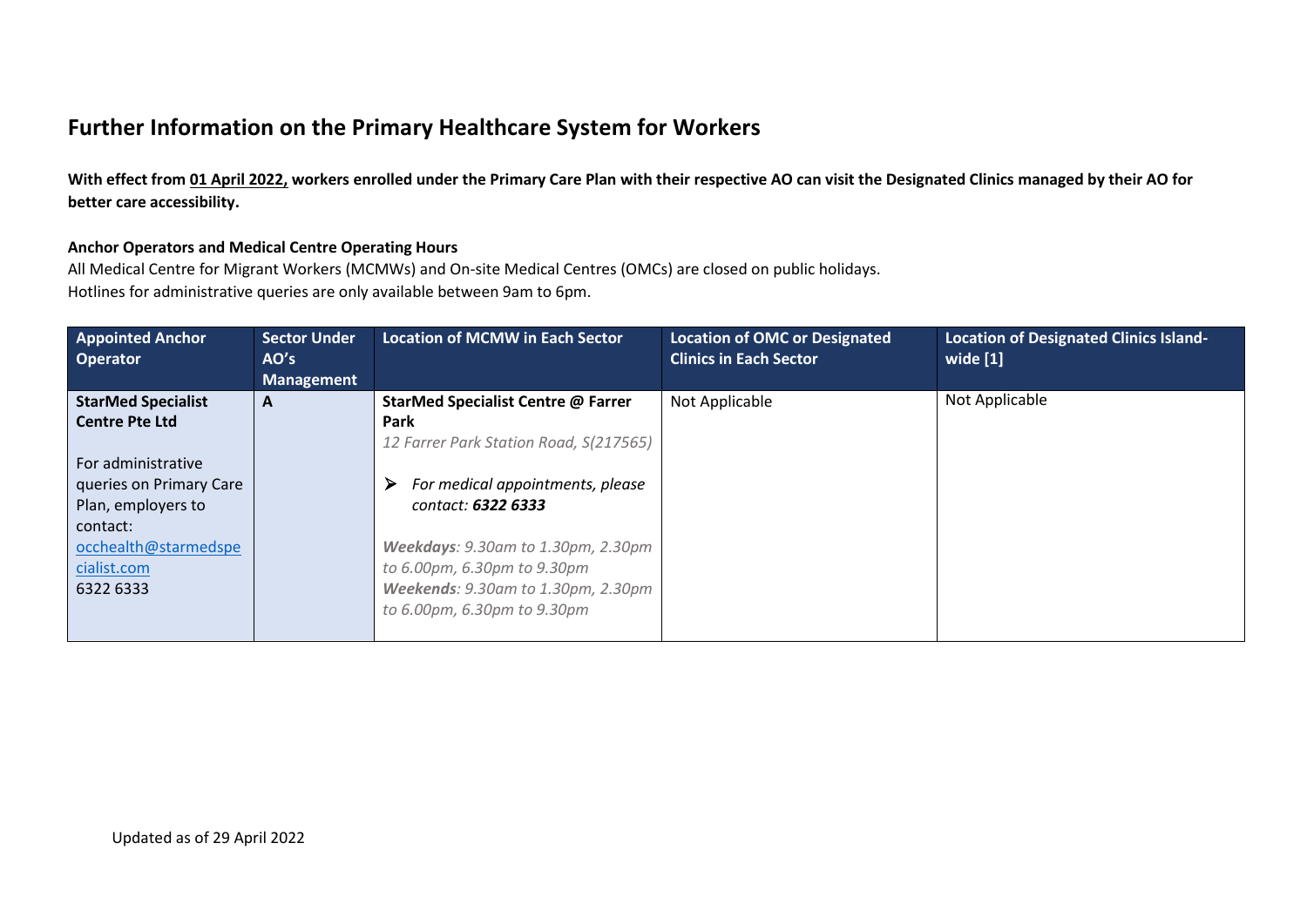| <b>SATA CommHealth</b><br>Workers who are<br>enrolled under SATA are<br>to seek care at the<br>MCMW of their<br>enrolled sector. They<br>may visit other SATA<br>MCMWs only on an<br>exceptional basis. | B            | <b>Interim location: SATA CommHealth</b><br><b>Building, 351 Chai Chee Street,</b><br>S(468982), till further notice<br>For medical appointments, please<br>≻<br>contact: 8720 8840<br>Weekdays: 9.00am to 12.00pm,<br>1.00pm to 4.00pm, 5.00pm to 8.00pm<br>Weekends: 9.00am to 12.00pm                                                        | <b>SATA Tampines Medical Centre</b><br>5 Tampines Central 6, #01-01A<br>Telepark Building, S(529482)<br>Weekdays: 8.30am to 12.30pm,<br>1.30pm to 5.00pm<br><b>Sat:</b> 8.30am to 1.00pm<br>Sun: closed                                                                                                                                                                   | <b>SATA Potong Pasir Medical Centre</b><br>1 Siang Kuang Avenue, S(347919)<br>(located in Sector A)<br>Weekdays: 8.30am to 12.30pm, 1.30pm<br>to 5.00pm<br><b>Sat:</b> 8.30am to 1.00pm<br>Sun: closed<br><b>SATA Jurong Medical Centre</b><br>135 Jurong Gateway Road, #04-345, |
|---------------------------------------------------------------------------------------------------------------------------------------------------------------------------------------------------------|--------------|-------------------------------------------------------------------------------------------------------------------------------------------------------------------------------------------------------------------------------------------------------------------------------------------------------------------------------------------------|---------------------------------------------------------------------------------------------------------------------------------------------------------------------------------------------------------------------------------------------------------------------------------------------------------------------------------------------------------------------------|----------------------------------------------------------------------------------------------------------------------------------------------------------------------------------------------------------------------------------------------------------------------------------|
| For administrative<br>queries on Primary Care<br>Plan, employers to<br>contact:<br>mwcare@sata.com.sg<br>9624 7431                                                                                      | $\mathsf{C}$ | <b>Interim location: Cochrane Recreation</b><br><b>Centre, 100 Sembawang Drive,</b><br>S(756998), till further notice<br>For medical appointments, please<br>➤<br>contact: 8544 4250<br>For vaccinations, please contact:<br>8720 8806 (from 11 April 2022)<br>Weekdays & Weekends: 9.00am to<br>12.00pm, 1.00pm to 4.00pm, 5.00pm<br>to 8.00pm | <b>PPT Lodge 1B</b><br>2 Seletar North Link, S(797601)<br>Weekdays: 9.00am to 12.00pm,<br>1.00pm to 4.00pm, 5.00pm to<br>8.00pm<br>Weekends: 2.00pm to 7.00pm<br><b>SATA Ang Mo Kio Medical Centre</b><br>715 Ang Mo Kio Avenue 6, #01-<br>4008/4010, S(560715)<br>Weekdays: 8.30am to 12.30pm,<br>1.30pm to 5.00pm<br><b>Sat:</b> 8.30am to 1.00pm<br><b>Sun:</b> closed | S(600135) (located in Sector F)<br>Weekdays: 8.30am to 12.30pm, 1.30pm<br>to 5.00pm<br><b>Sat:</b> 8.30am to 1.00pm<br><b>Sun:</b> closed                                                                                                                                        |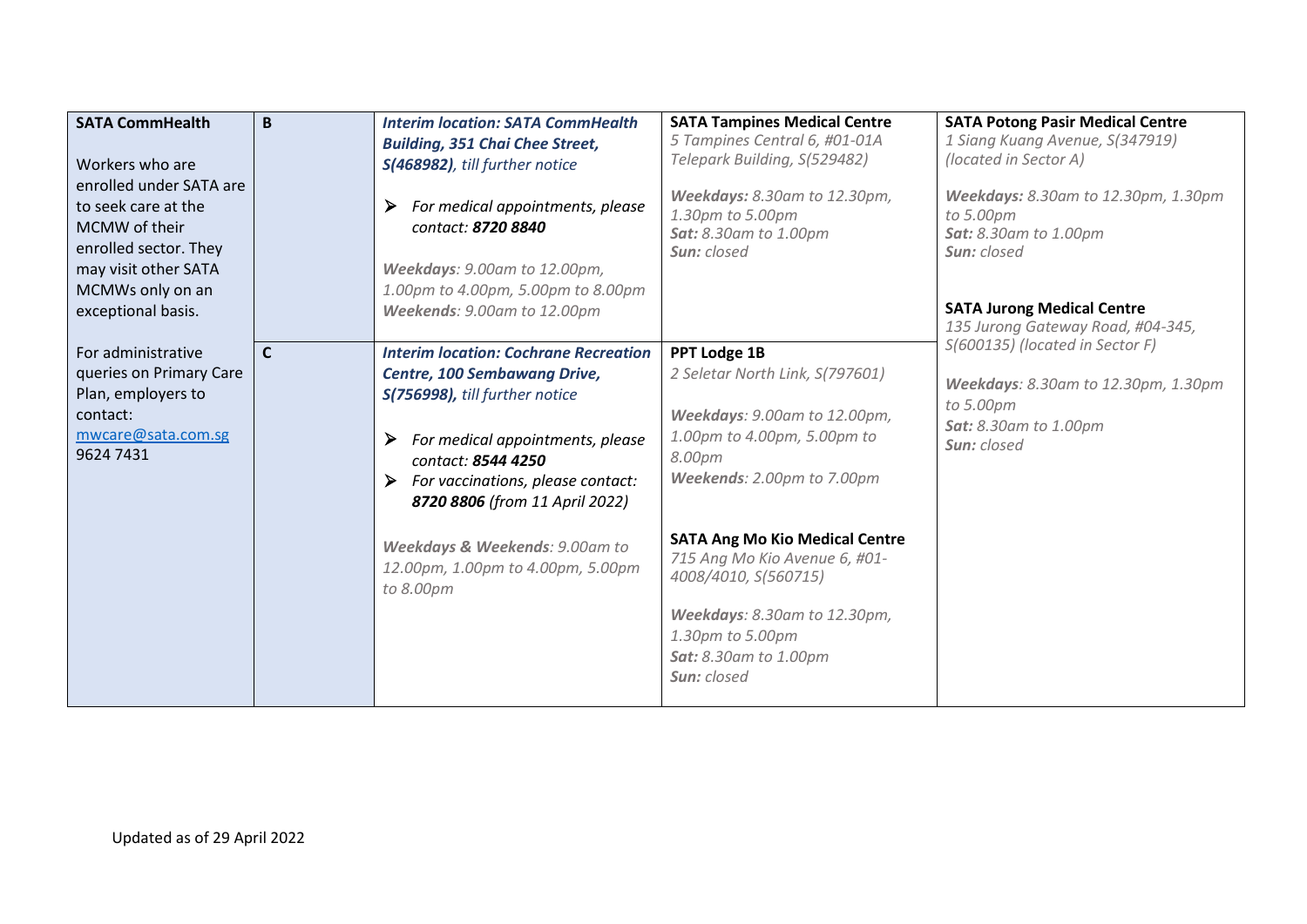| <b>SATA CommHealth</b>  | D | <b>Interim location: Kranji Recreation</b> | Sungei Tengah Lodge                  | <b>SATA Potong Pasir Medical Centre</b>          |
|-------------------------|---|--------------------------------------------|--------------------------------------|--------------------------------------------------|
|                         |   | Centre Multipurpose Hall, 11 Kranji        | 500 Old Chua Chu Kang Road,          | 1 Siang Kuang Avenue, S(347919)                  |
| Workers who are         |   | Close, S(737673) till further notice       | S(698924)                            | (located in Sector A)                            |
| enrolled under SATA are |   |                                            |                                      |                                                  |
| to seek care at the     |   | For medical appointments, please<br>≻      | Weekdays: 9.00am to 12.00pm, 1.00    | Weekdays: 8.30am to 12.30pm, 1.30pm<br>to 5.00pm |
| MCMW of their           |   | contact: 8933 7756                         | pm to 4.00pm, 5.00pm to 8.00pm       | <b>Sat:</b> 8.30am to 1.00pm                     |
| enrolled sector. They   |   | For vaccinations, please contact:<br>➤     | Weekends: 2.00pm to 7.00pm           | <b>Sun:</b> closed                               |
| may visit other SATA    |   | 8715 5771 (from 11 April 2022)             |                                      |                                                  |
| MCMWs only on an        |   |                                            |                                      |                                                  |
| exceptional basis.      |   | Weekdays & Weekends: 9.00am to             | <b>SATA Woodlands Medical Centre</b> | <b>SATA Jurong Medical Centre</b>                |
|                         |   | 12.00pm, 1.00pm to 4.00pm, 5.00pm          | 900 South Woodlands Drive, #04-01    | 135 Jurong Gateway Road, #04-345,                |
| For administrative      |   | to 8.00pm                                  | Woodlands Civic Centre, S(730900)    | S(600135) (located in Sector F)                  |
| queries on Primary Care |   |                                            |                                      |                                                  |
| Plan, employers to      |   |                                            | Weekdays: 8.30am to 12.30pm,         | Weekdays: 8.30am to 12.30pm, 1.30pm              |
| contact:                |   |                                            | 1.30pm to 5.00pm                     | to 5.00pm                                        |
| mwcare@sata.com.sg      |   |                                            | <b>Sat:</b> 8.30am to 1.00pm         | <b>Sat:</b> 8.30am to 1.00pm                     |
| 9624 7431               |   |                                            | <b>Sun:</b> closed                   | <b>Sun:</b> closed                               |
|                         |   |                                            |                                      |                                                  |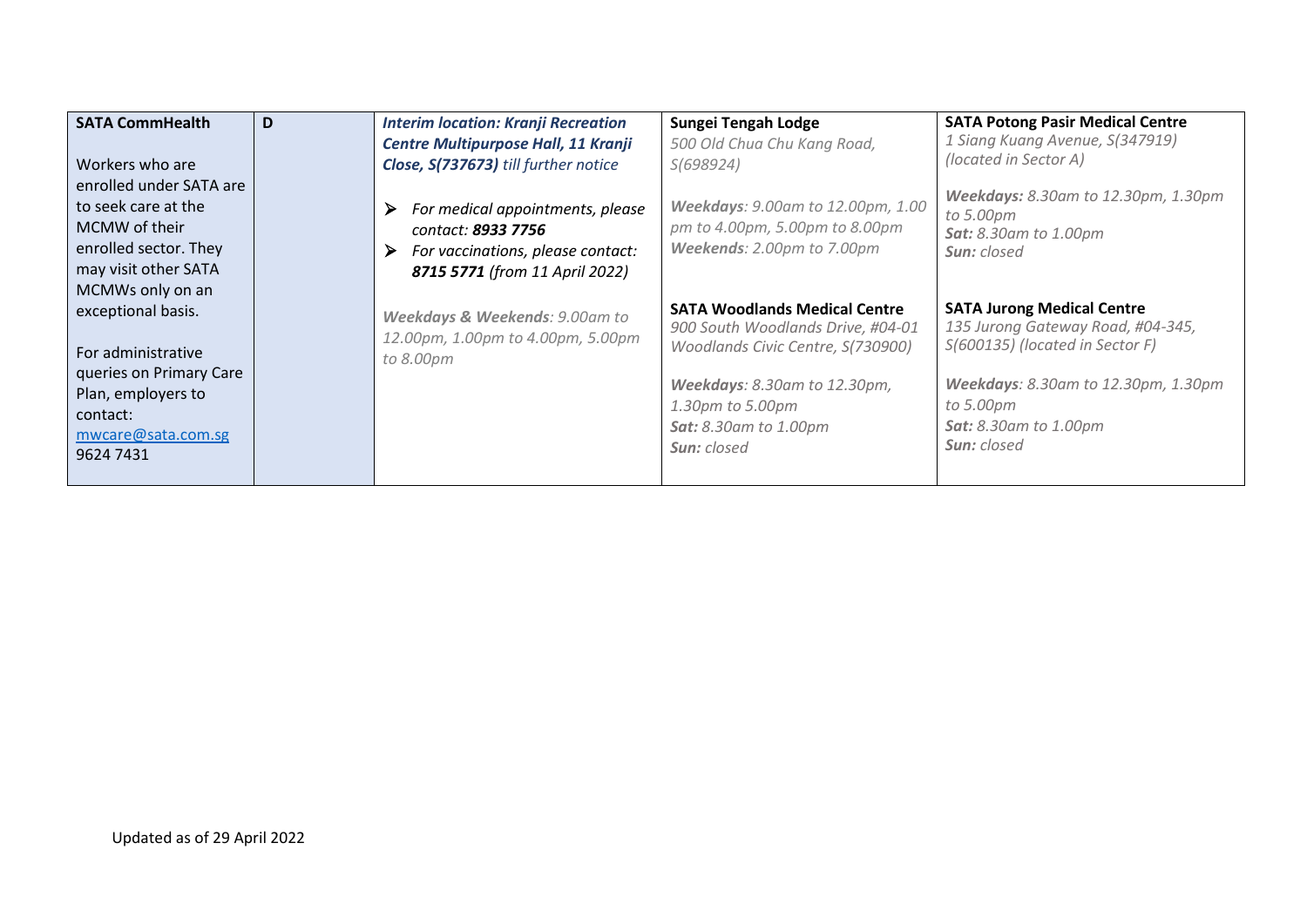| <b>Fullerton Healthcare</b>            | E. | <b>Interim location: Space@Tuas, 14</b> | <b>CDPL Tuas Dormitory</b>            | Fullerton Health @ 78 Shenton Way               |
|----------------------------------------|----|-----------------------------------------|---------------------------------------|-------------------------------------------------|
| <b>Group Pte Ltd</b>                   |    | Tuas Avenue 1, S(639499) till further   | 6 Tuas South Street 15, S(636906)     | 78 Shenton Way, #04-01, S(079120)               |
|                                        |    | notice                                  |                                       | (located in Sector A)                           |
| For administrative                     |    |                                         | For medical appointments, please<br>➤ | Weekdays: 8.30am to 1.00pm, 2.00pm to           |
| queries on Primary Care                |    | For medical appointments, please        | contact: 9821 9907                    | 5.00pm                                          |
| Plan, employers to                     |    | contact: 8938 4852                      |                                       | Sat: 8.30am to 1.00pm                           |
| contact:                               |    |                                         | Weekdays: 9.30am to 12.30pm,          | Sun: closed                                     |
| mcmw.gulcircle@fullert<br>onhealth.com |    | Weekdays: 9.30am to 12.30pm,            | 1.30pm to 6.00pm                      |                                                 |
| 6672 5086                              |    | 1.30pm to 5.00pm, 6.00pm to 9.00pm      | Weekends: 9.30am to 12.30pm,          |                                                 |
|                                        |    | Weekends: 1.30pm to 5.00pm, 6.00pm      | 1.30pm to 6.00pm                      | Fullerton Health @ Changi City Point            |
|                                        |    | to 9.00pm                               |                                       | 5 Changi Business Park Central 1, B1-           |
|                                        |    |                                         |                                       | 14/15, Changi City, S(486038) (located in       |
|                                        |    |                                         | Tuas View Dormitory <sup>1</sup>      | Sector B)                                       |
|                                        |    |                                         | 70 Tuas South Avenue 1, S(637285)     | Weekdays: 12.30pm to 5.30pm                     |
|                                        |    |                                         | For medical appointments, please<br>➤ | Weekend: closed                                 |
|                                        |    |                                         | contact: 8938 4829                    |                                                 |
|                                        |    |                                         |                                       |                                                 |
|                                        |    |                                         | Weekdays: 9.30am to 12.30pm           | Fullerton Health @ Metropolis                   |
|                                        |    |                                         | Weekends: 9.30am to 12.30pm           | 9 North Buona Vista Drive #01-03, The           |
|                                        |    |                                         |                                       | Metropolis, S(138588) (located in Sector F)     |
|                                        |    |                                         |                                       |                                                 |
|                                        |    |                                         |                                       | Weekdays: 8.30am to 1.00pm, 2.00pm to<br>5.30pm |
|                                        |    |                                         |                                       | Weekend: closed                                 |
|                                        |    |                                         |                                       |                                                 |
|                                        |    |                                         |                                       |                                                 |
|                                        |    |                                         |                                       | Fullerton Health @ Jurong Point                 |
|                                        |    |                                         |                                       | 1 Jurong West Central 2, #B1-A19B, Jurong       |
|                                        |    |                                         |                                       | Point, S(648886) (located in Sector F)          |
|                                        |    |                                         |                                       | Weekdays: 8.30am to 6.00pm                      |
|                                        |    |                                         |                                       | <b>Sat:</b> 8.30am to 1.00pm                    |
|                                        |    |                                         |                                       | Sun: closed                                     |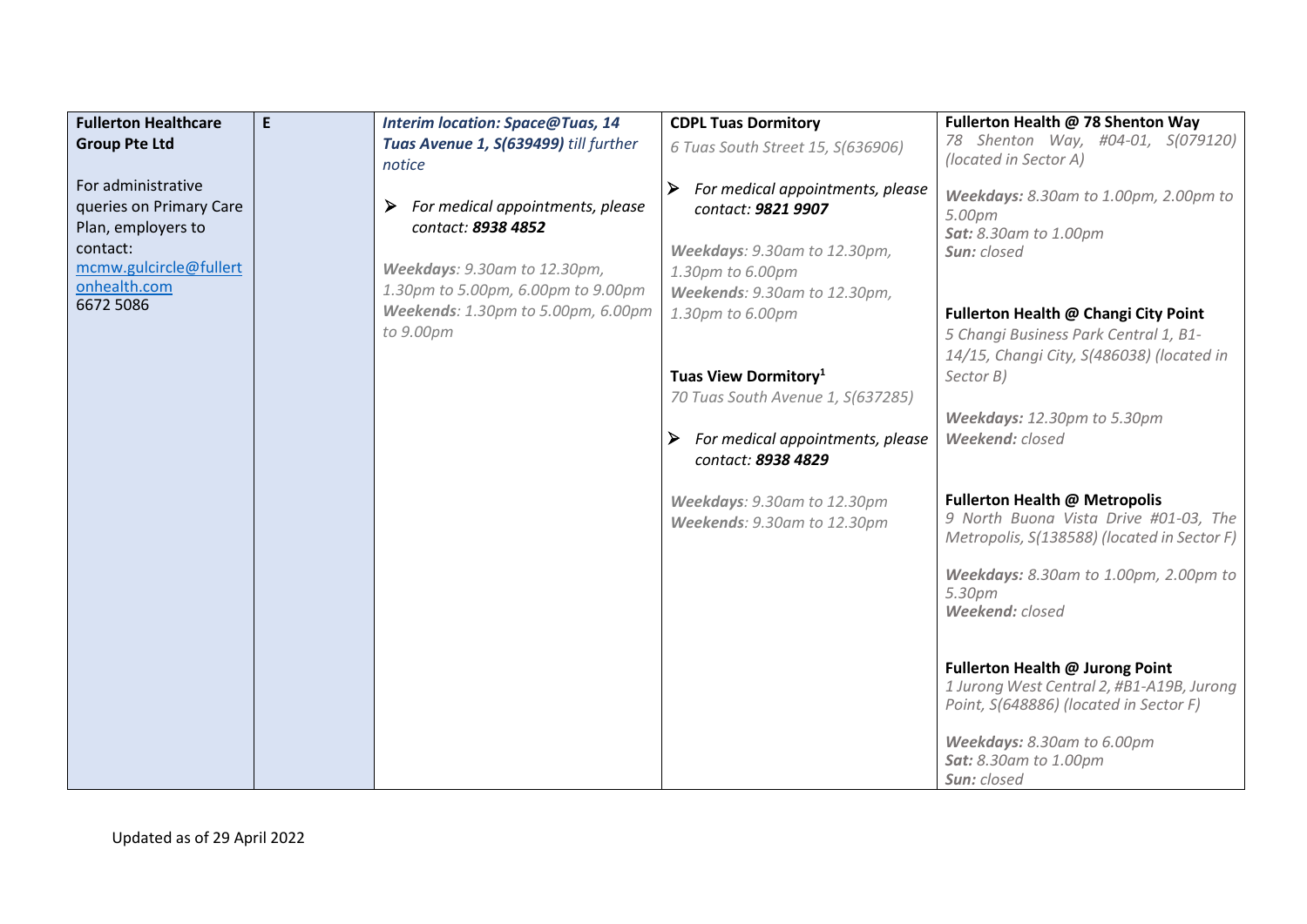| 301 Boon Lay Way #01-18/1, Boon<br>Hospital<br>27 Penjuru Walk, S(608538)                 |  |
|-------------------------------------------------------------------------------------------|--|
|                                                                                           |  |
| Lay MRT, S(649846)                                                                        |  |
| For administrative<br>For medical appointments, please                                    |  |
| Weekdays: 8.00am to 1.00pm,<br>queries on Primary Care<br>contact: <b>9173 8567</b>       |  |
| Plan, employers to<br>1.30pm to 5.00pm, 5.30pm to                                         |  |
| 9.00 <sub>pm</sub><br>contact:<br>Weekdays (Mon - Fri, excluding Thu):                    |  |
| samwmc@sach.org.sg<br><b>Sat:</b> 6.00pm to 9.00pm<br>9.00am to 1.00pm, 2.00pm to 5.00pm, |  |
| 8126 9758<br><b>Sun/ PH: 9.00am to 1.00pm, 6.00pm</b><br>6.00pm to 9.00pm                 |  |
| to 9.00pm<br><b>Thu:</b> 9.00am to 1.00pm, 6.00pm to                                      |  |
| 9.00pm                                                                                    |  |
| <b>Weekends: 9.00am to 1.00pm, 2.00pm</b>                                                 |  |
| AcuMed (Taman Jurong) [1]<br>to 5.00pm                                                    |  |
| 64 Yung Kuang Road #01-107/111,                                                           |  |
| S(610064)                                                                                 |  |
|                                                                                           |  |
| Weekdays: 8.30am to 9.00pm                                                                |  |
| <b>Sat:</b> 8.30am to 1.00pm, 2.00pm to                                                   |  |
| 9.00pm<br><b>Sun/ PH:</b> 9.00am to 12.00pm                                               |  |
|                                                                                           |  |

[1] Workers who are enrolled with their respective AO can visit these Designated Clinics managed by, or in partnership with their AO for better care accessibility.

<sup>&</sup>lt;sup>1</sup> Tuas View Dormitory will operate as a mobile clinical post.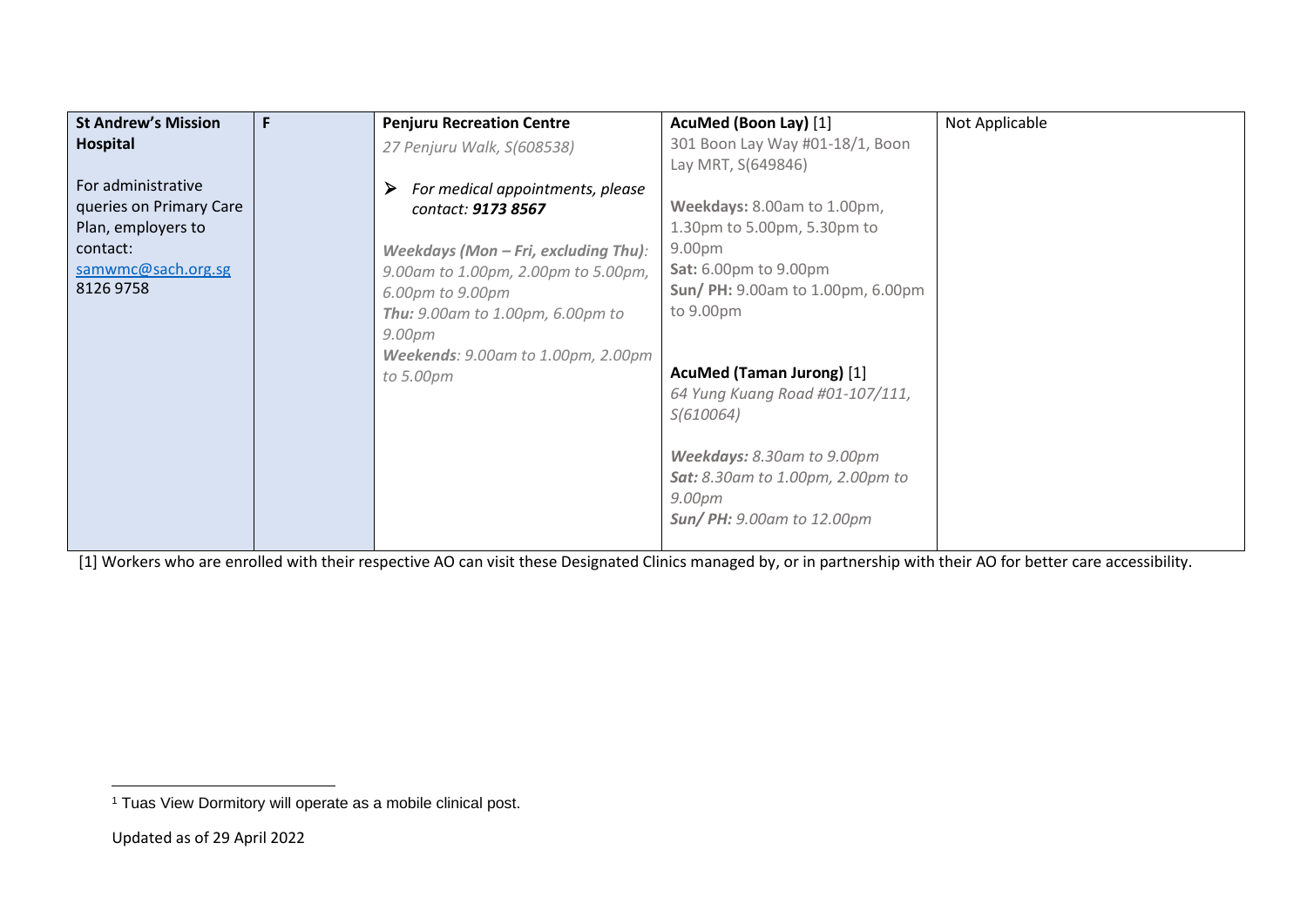### **Cost of Medical Examination for Workers Going Through and Not Going Through Onboard Centres**

Within **2 weeks** of arrival or 7 days of completing SHN, you must send your newly-arrived workers for **medical examination** by a Singapore-registered doctor, in order to get the [Work Permit](https://www.mom.gov.sg/passes-and-permits/work-permit-for-foreign-worker/apply-for-work-permit) or [S Pass](https://www.mom.gov.sg/passes-and-permits/s-pass/apply-for-a-pass) issued for your worker.

For workers eligible for the PCP, there are two ways which you can get their medical examination conducted;

- 1. Workers who are required to go through the **[Onboard Centre](https://www.mom.gov.sg/covid-19/onboard-centre)** will complete their medical examination there.
- 2. Workers who are not required to go through the Onboard Centre will complete their medical examination with the **MOM-appointed Anchor Operator** of the geographical sector that they will live in**.**

The cost of the Primary Care Plan (PCP) is different for these two groups of workers.

### (1) Workers who are required to go through the **Onboard Centre**

As the medical examination was completed at the Onboard Centres, the cost of the medical examination will be **removed** from the PCP price as it has been included as part of Onboard centre fees.

| <b>Sector</b> | <b>Anchor Operator</b>              | Final PCP price per new worker in the first<br>year (after removing the cost of medical<br>examination) |
|---------------|-------------------------------------|---------------------------------------------------------------------------------------------------------|
| A             | StarMed Specialist Centre Pte Ltd   | \$118                                                                                                   |
| B             | <b>SATA CommHealth</b>              | \$88                                                                                                    |
|               | <b>SATA CommHealth</b>              | \$116                                                                                                   |
| D             | <b>SATA CommHealth</b>              | \$99                                                                                                    |
|               | Fullerton Healthcare Group Pte. Ltd | \$108                                                                                                   |
|               | St Andrew's Mission Hospital        | \$84                                                                                                    |

(2) Workers who are not required to go through the Onboard Centre and will complete their medical examination with the MOM-appointed **Anchor Operator** of the geographical sector that they will live in.

Contact the Anchor Operator directly to conduct the medical examination. The Anchor Operator will **charge you the cost of the medical examination upfront**, and you will pay the remaining amount of the PCP in monthly instalments.

| <b>Sector</b> | <b>Anchor Operator</b> | Cost of medical<br>examination | Final PCP price per worker per year<br>(including the cost of medical<br>examination paid upfront) |
|---------------|------------------------|--------------------------------|----------------------------------------------------------------------------------------------------|
| Α             | Specialist<br>StarMed  | \$20                           | \$138                                                                                              |
|               | Centre Pte Ltd         |                                |                                                                                                    |
| B             | <b>SATA CommHealth</b> | \$20                           | \$108                                                                                              |
|               | <b>SATA CommHealth</b> | \$20                           | \$136                                                                                              |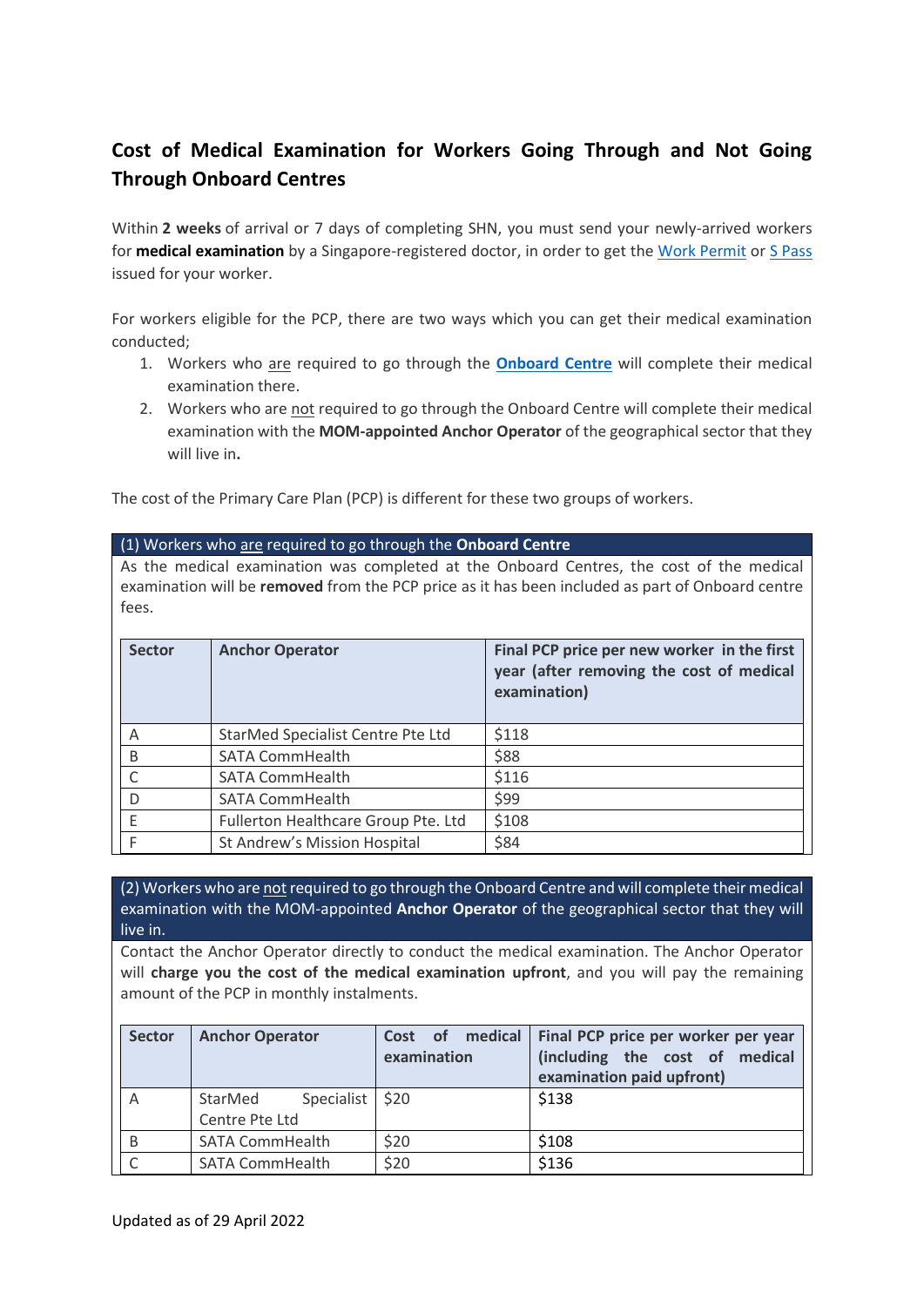| <b>SATA CommHealth</b>    | \$20 | S <sub>119</sub> |
|---------------------------|------|------------------|
| Fullerton Healthcare \$30 |      | \$138            |
| Group Pte. Ltd            |      |                  |
| St Andrew's Mission \$24  |      | \$108            |
| Hospital                  |      |                  |

An illustration of the different costs is provided for your reference:

| E.g. Your workers live in Sector A, where the PCP price is \$138 per year |                                                                                                                                                                                                                                                                                                   |                                                                                                    |                                                                                                  |  |  |
|---------------------------------------------------------------------------|---------------------------------------------------------------------------------------------------------------------------------------------------------------------------------------------------------------------------------------------------------------------------------------------------|----------------------------------------------------------------------------------------------------|--------------------------------------------------------------------------------------------------|--|--|
| <b>Date</b>                                                               | <b>Item Description</b>                                                                                                                                                                                                                                                                           | <b>Amount payable for</b><br>workers not going through<br><b>MOM Onboard Centre</b><br>(excl. GST) | <b>Amount payable for</b><br>workers s going through<br><b>MOM Onboard Centre</b><br>(excl. GST) |  |  |
| 10 April<br>2022<br>(Sun)                                                 | Conduct of medical<br>examination                                                                                                                                                                                                                                                                 | \$20 (To be paid upfront)                                                                          | \$0 (Removed and paid for<br>as part of Onboard Centre<br>Package)                               |  |  |
| 15 April<br>2022 (Fri)                                                    | Top-up Purchase of PCP<br>after the worker has<br>undergone medical<br>examination and,<br>following which, worker<br>is certified fit for<br>employment<br>Valid from 16 April 2022<br>to 15 April 2023<br>Note: Employers must<br>purchase the PCP for<br>work pass to be issued or<br>renewed. | \$118                                                                                              | \$118                                                                                            |  |  |
|                                                                           | - First month payment<br>(prorated to remaining<br>days of the first calendar<br>month)                                                                                                                                                                                                           | \$4.92<br>$[-(5118/12$<br>months) $*(15/30 \text{ days})$ ]                                        | \$4.92<br>$[-(5118/12$<br>$months)*(15/30 days)$                                                 |  |  |
|                                                                           | - Subsequent monthly<br>payment on the 1 <sup>st</sup> day of<br>every calendar month                                                                                                                                                                                                             | \$9.83                                                                                             | 59.83                                                                                            |  |  |
|                                                                           | - Last month payment<br>(prorated to remaining<br>days of the last calendar<br>month)                                                                                                                                                                                                             | \$4.95                                                                                             | \$4.95                                                                                           |  |  |
| 15 April<br>2023                                                          | <b>Total PCP payment (excl.</b><br>GST)                                                                                                                                                                                                                                                           | \$138                                                                                              | \$118                                                                                            |  |  |